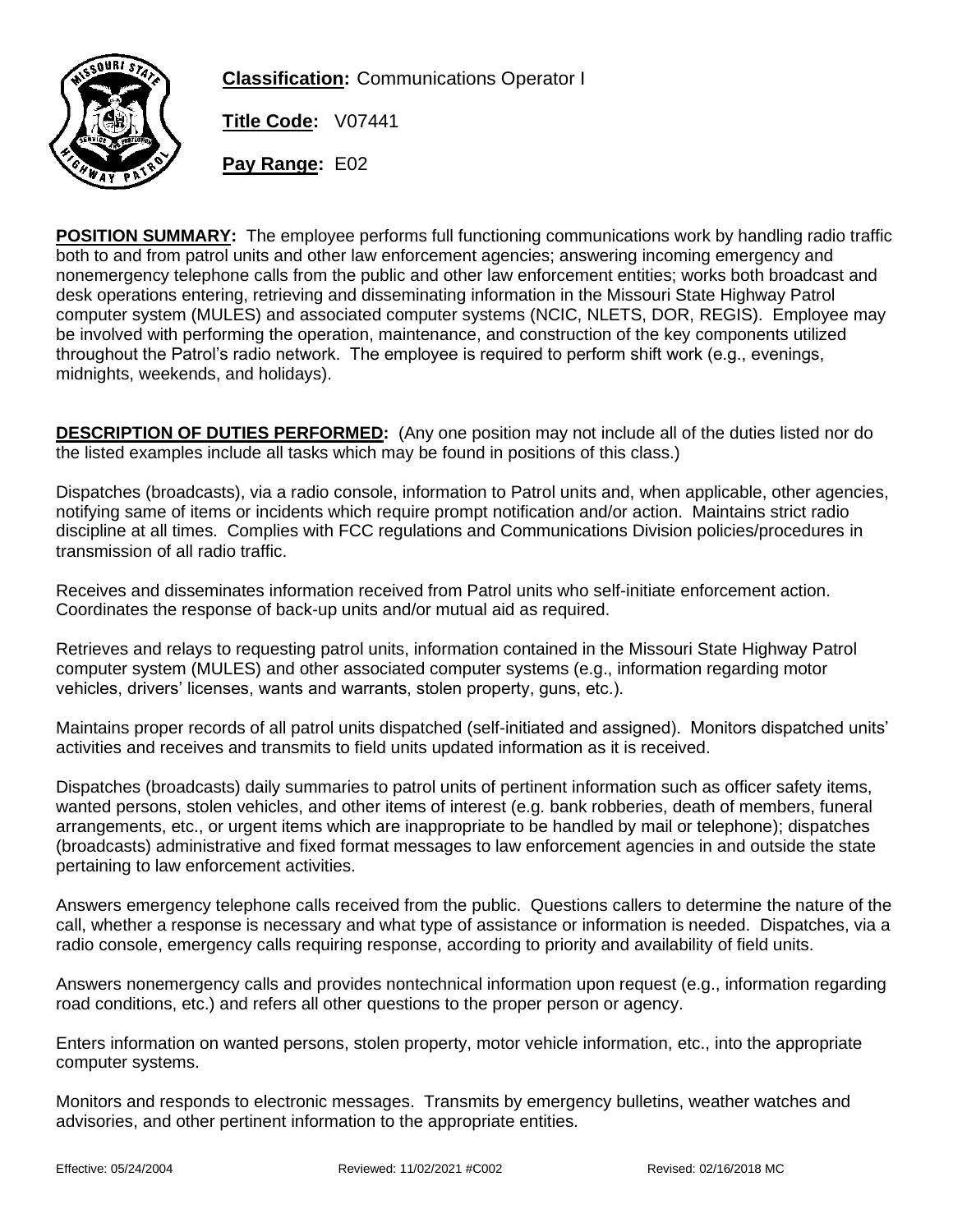# **Classification:** Communications Operator I **Classification:** Page 2

Monitors National Warning System (NAWAS). Makes notifications regarding severe weather, critical situations, etc., to the appropriate entities. Conducts daily roll call tests of NAWAS circuit.

Maintains security for the troop headquarters by monitoring all who enter and leave the building; assures all entrances/exits and windows are secure after hours; makes regular rounds of the building and grounds as prescribed by command staff.

Completes required reports and logs and orders supplies as needed.

Monitors, maintains, and "troubleshoots" station computer systems and printers. Designs, maintains and updates computer databases, spreadsheets, and files. Assists other agencies with computer problems when requested.

Answers incoming telephone calls and records and logs all calls requiring departmental action; assists callers and/or forwards calls to appropriate personnel.

Coordinates the flow of information during critical situations (e.g., flood, manhunt, bank robbery, murder, etc.) between officers, troops staff, headquarters staff, communications personnel, media, and the public.

Responds to or refers to the appropriate personnel all telephone and in-person inquiries pertaining to Patrol operations manual, department directives, Missouri statutes, new or proposed legislation, motor vehicle laws, criminal code violations, current events, travel information, and county officials in the troop.

Reports to appropriate personnel or handles within their scope of training, all service difficulties with telephones, telephone console, radio system, and/or computer system in an effort to expedite the resolution of technical problems to ensure safety of troopers, other field personnel, and the public.

Relays (broadcasts) via telephone, information to Patrol personnel and, when applicable, other agencies, notifying the same of items or incidents which require prompt notification and/or action; maintains strict telephone discipline at all times; complies with Communications Division policies/procedures in proper telephone technique and release of information.

Retrieves and disseminates information received via telephone from patrol officers; assists in coordinating events when an interagency mutual aid response is required.

Maintains proper records of all appropriate events requiring a call for service.

Receives and relays to appropriate dispatch personnel updated information as it is received.

Maintains adequate files (e.g., manual folders or electronic files) on a variety of subjects so that prompt, accurate information can be retrieved to answer questions from road troopers, other police agencies, and the public.

Notifies the troop commander or officer-in-charge of significant occurrences happening in the troop after hours; gives status report to relief personnel within established shift change times and guidelines.

Performs other related work as assigned.

**REQUIRED KNOWLEDGE, SKILLS, AND ABILITIES:**Communications: Must have the ability to actively listen to others for understanding of their needs and situations; must have the ability to speak English with sufficient clarity to be understood by others on the telephone, radio or in person. Must be able to assertively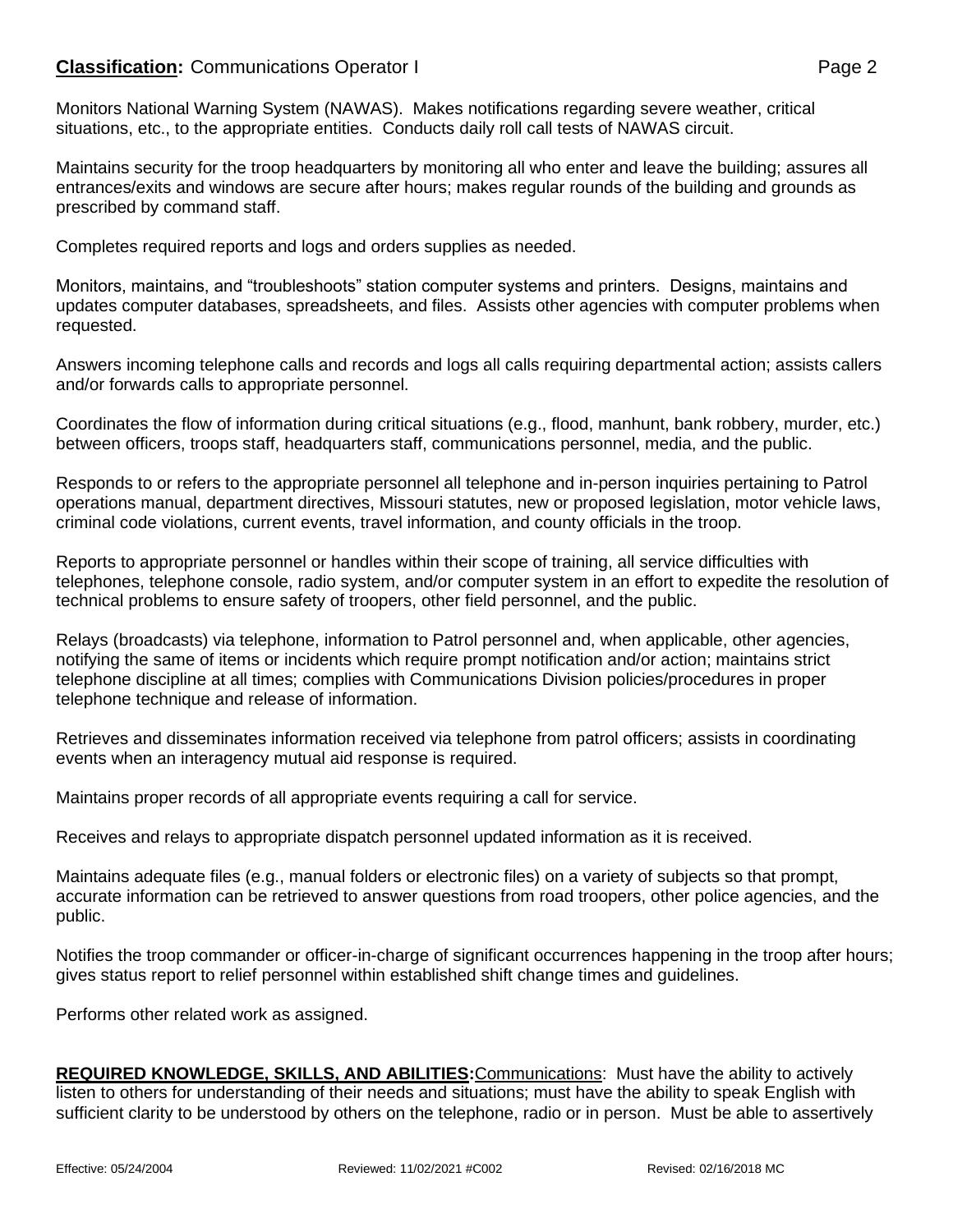# **Classification:** Communications Operator I **Classification:** Page 3

control conversations in order to quickly and accurately gather pertinent information and be able to communicate this information professionally and precisely to the proper recipient. Must be able to read and understand written correspondence, memoranda and directives. Must have the ability to report events and information in writing legibly and accurately, using proper English grammar, spelling, and structure.

Must have the ability to act in a decisive manner, using good judgment. Must have the ability to maintain objective in the decision-making process; must have the ability to effectively prioritize situations and information and make appropriate decisions based on information received. Must have the ability to learn and apply new information; must have the ability to handle a variety of rapidly flowing information at one time; must have the ability to remember numerous details.

Must be consistent in dealing with people; must be able to detach from callers' emotions, yet project an image of empathy (i.e., avoid personal involvement). Must have the ability to maintain appropriate and constructive behavior and attitude in response to difficult or adverse situations. Must have the ability and willingness to accept criticism and/or discipline; must have the ability to work cooperatively with supervisors and establish cohesive, effective relationships with peers (i.e., teamwork abilities).

Must have the ability to act in a mature, dependable fashion; ability and willingness to maintain dependable work habits such as reporting to work on time, with little prompting and intervention. Must represent the organization to other agencies and citizens with a courteous, helpful, accurate and business-like attitude in all radio, telephone and personal contact. Must have the willingness and ability to respect private, confidential information. Must have the ability to support and carry out directives.

Must be able to provide high quality, accurate work. Must be able to perform multiple tasks simultaneously and remain focused under stress. Must have the ability to adjust to new or unique situations. Must have the ability to properly understand and interpret computer software.

Must have the ability to hear and understand sound sources coming through a communications headset and/or radio and/or standard telephone receiver. Must have the ability to hear and understand other outside sound sources while wearing a communications headset headset (i.e., the ability to hear sound sources not coming through the headset). Must have the ability to read and discern visual images on a variety of media, including the ability to read and understand maps. Must be able to type at least 25 wpm, after adjustment for errors, on a standard computer terminal keyboard. Must have the ability to record names and numbers accurately (i.e., not transpose numbers and/or letters). Must have the ability to simultaneously operate a multi-screen computer, logging screen, microphone, and various receivers. Must be able to distinguish colors as displayed on a computer screen, electronic components and wires.

Must possess and maintain a technical working knowledge of communications equipment, practices and procedures including but not limited to:

Knowledge of functions and operation of radio console, telephone console, call logging recorder, computer data entry, fax machine, and other station equipment.

Knowledge of basic telephone and radio techniques/procedures for dispatching response units and handling incoming emergency or nonemergency calls.

Knowledge of the procedures for broadcasting potentially dangerous information.

Knowledge of the laws and restrictions for accessing and dispensing criminal history and other information obtained during the course of duty.

Knowledge of FCC rules and regulations applicable to radio broadcasts.